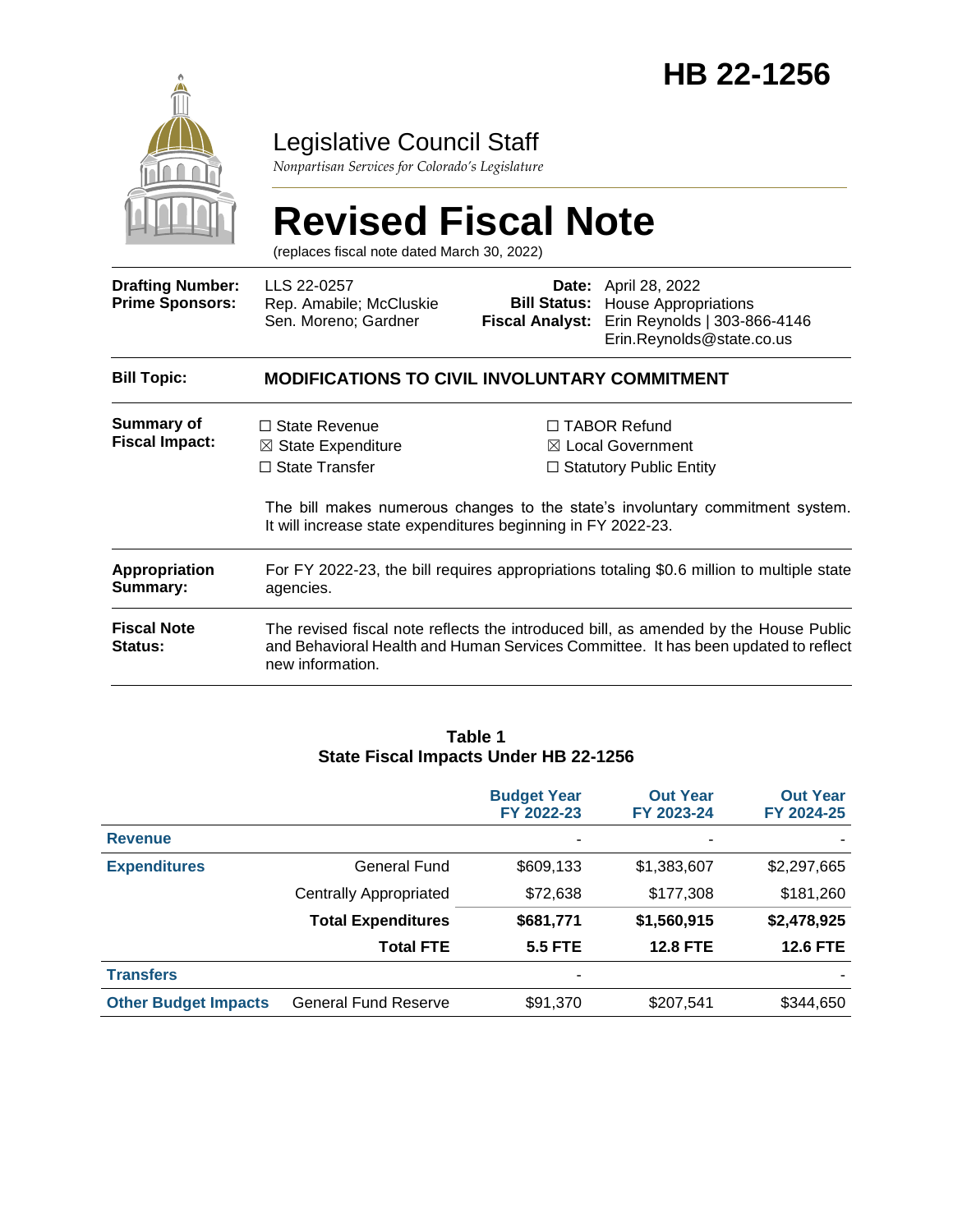## Page 2<br>April 28, 2022 **HB 22-1256**

## **Summary of Legislation**

The bill transfers duties relating to the care and treatment of persons with mental health disorders from the Office of Behavioral Health to the Behavioral Health Administration (BHA) in the Department of Human Services (CDHS). It creates new procedures for 72-hour emergency mental health holds, as well as short-term or long-term commitments. The bill also outlines processes related to transport, oversight, care coordination, and access to legal representation. These provisions are detailed below.

Effective ninety days after becoming law, the bill:

- transfers the administration for Article 65 of Title 27 to the BHA;
- expands the list of professionals that can place a mental health hold;
- modifies procedures for emergency transport, initial evaluations, and related grievance filings, including allowing grievance filings related to emergency transportation with the Department of Public Health and Environment (CDPHE), in addition to the BHA and the Office of the Ombudsman for Behavioral Health Access to Care;
- requires an extended certification for treatment to be filed with the court at least 30 days prior to the expiration of the original certification for long-term care and treatment;
- requires court petitions to include recommendations for inpatient or outpatient services; and
- requires the BHA to take custody of those needing long-term care and treatment, which may be delegated to a designated facility.

Effective July 1, 2023, the bill:

- modifies the conditions under which an emergency mental health hold may be invoked to include when a certified peace officer has probable cause to believe, or an intervening professional reasonably believes that a person is a danger to themselves or others as a result of a mental health disorder or is gravely disabled;
- allows peace officers invoking a hold to take into protective custody and transport a person to a designated facility or emergency medical services facility and to request assistance from behavioral health crisis response teams or emergency medical services providers;
- allows intervening professionals invoking a hold to request assistance from peace officers, emergency medical services providers, secure transportation providers, and behavioral health crisis response teams for assistance in taking into custody and transporting persons to designated facilities or emergency medical services facilities;
- allows peace officers to invoke an emergency mental health hold even if a warrant has been issued for the person's arrest, if the peace officer believes it is in the best interest of the person;
- subjects a person who files a malicious or false petition for an evaluation of a respondent to criminal prosecution;
- allows the evaluating professional to terminate an emergency mental health hold;
- requires evaluations to be completed using a standardized form approved by the BHA commissioner;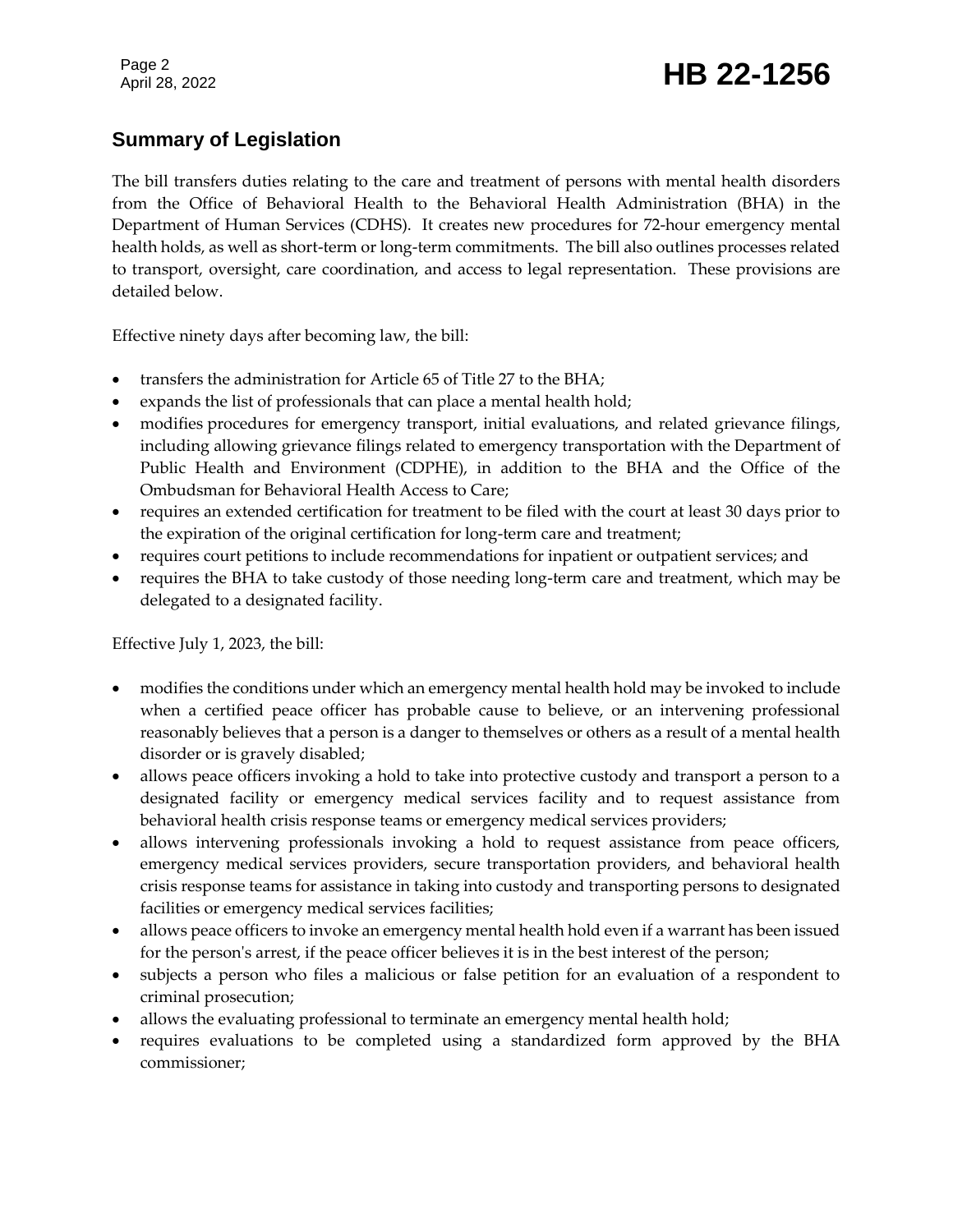## Page 3<br>April 28, 2022 **HB 22-1256**

- requires an emergency medical services facility to immediately notify the BHA if a person continues to meet the criteria for an emergency mental health hold and the initial emergency mental health hold is set to expire before an appropriate placement is located; upon which time the BHA is required to support the emergency medical services facility in locating an appropriate placement option;
- if an appropriate placement option cannot be located, the bill authorizes the emergency medical services facility to place the person under a second emergency mental health hold and immediately notify the BHA, the person's lay person (as defined in the bill), and the court, which is required to immediately appoint an attorney;
- requires the facility to provide the person with detailed discharge instructions; discuss the statewide care coordination infrastructure to facilitate a follow-up appointment within 7 calendar days; attempt to follow up at least 48 hours after discharge; and encourage the person to designate a family member, friend, or lay person to participate in the person's discharge planning; and
- establishes rights for persons detained by an emergency mental health hold and persons certified for short- or long-term treatment on an inpatient basis, which include the right to file a complaint against the facility with the BHA and the CDPHE.

Effective July 1, 2024, the bill:

- requires the BHA to develop and provide care coordination services to persons certified for short-term and long-term treatment;
- creates a process to certify a person for both short-term and long-term care outpatient treatment;
- modifies short-term certification procedures and notification requirements;
- clarifies that the custody of the respondent is delegated to the designated short-term treatment facility; and
- modifies termination procedures for short- and long-term treatment.

Additionally, the bill:

- establishes a right to an attorney for a person certified for short-term or long-term care and treatment, regardless of income;
- requires the BHA to annually submit a report to the legislature beginning January 1, 2025, on the outcomes and effectiveness of the involuntary civil commitment system, including recommendations for improvement; and
- makes conforming amendments.

## **Comparable Crime Analysis**

Legislative Council Staff is required to include certain information in the fiscal note for any bill that creates a new crime, changes the classification of an existing crime, or creates a new factual basis for an existing crime. This section outlines data on crimes comparable to the offense in this bill and discusses assumptions on future rates of criminal conviction for those offense.

**Prior conviction data and assumptions.** This bill creates a new offense of retaliating or discriminating against any person or entity involved in a grievance procedure, an unclassified misdemeanor subject to a fine of not more than \$1,000. The bill also subjects persons filing a malicious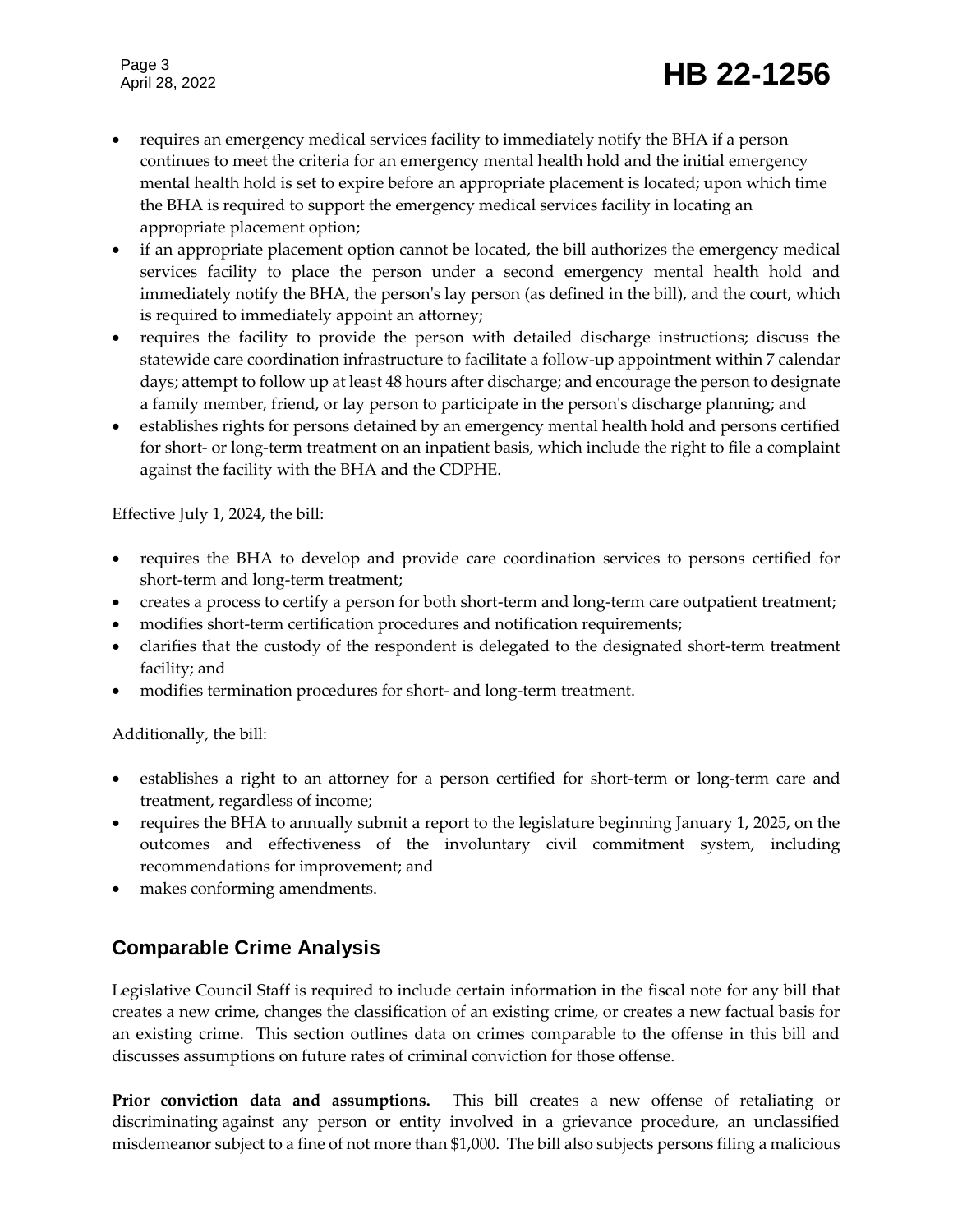Page 4<br>April 28, 2022 **HB 22-1256** 

or false petition for an evaluation subject to criminal prosecution. To form an estimate on the prevalence of these new crimes, the fiscal note analyzed the existing offense of violating confidentiality of public health records as a comparable crime. From FY 2018-19 to FY 2020-21, zero offenders have been sentenced and convicted for this existing offense; therefore, the fiscal note assumes that there will be minimal or no additional case filings or convictions for the new offense under the bill. Visit [leg.colorado.gov/fiscalnotes](http://leg.colorado.gov/fiscalnotes/) for more information about criminal justice costs in fiscal notes.

### **State Expenditures**

The bill increases state General Fund expenditures in the CDHS and the Judicial Department by the amounts shown in Table 2. These costs are explained further below.

| <b>Cost Components</b>                             | FY 2022-23     | FY 2023-24      | FY 2024-25      |
|----------------------------------------------------|----------------|-----------------|-----------------|
| <b>Department of Human Services</b>                |                |                 |                 |
| <b>Personal Services</b>                           | \$307,257      | \$527,186       | \$544,640       |
| <b>Operating Expenses</b>                          | \$6,750        | \$13,635        | \$13,635        |
| <b>Capital Outlay Costs</b>                        | \$31,000       | \$31,000        |                 |
| <b>Legal Services</b>                              | \$177,426      | \$177,426       | \$88,713        |
| <b>Care Coordination</b>                           |                | \$350,000       | \$1,400,000     |
| Centrally Appropriated Costs <sup>1</sup>          | \$72,638       | \$144,421       | \$149,992       |
| FTE - Personal Services                            | <b>4.5 FTE</b> | 9.7 FTE         | 10.1 FTE        |
| FTE - Legal Services                               | 1.0 FTE        | 1.0 FTE         | 0.5 FTE         |
| <b>CDHS Subtotal</b>                               | \$595,071      | \$1,243,668     | \$2,196,980     |
| <b>Department of Public Health and Environment</b> |                |                 |                 |
| <b>Personal Services</b>                           |                | \$132,155       | \$125,277       |
| <b>Operating Expenses</b>                          |                | \$3,105         | \$2,700         |
| <b>Capital Outlay Costs</b>                        |                | \$12,400        |                 |
| <b>Travel Costs</b>                                |                | \$50,000        | \$36,000        |
| Centrally Appropriated Costs <sup>1</sup>          |                | \$32,887        | \$31,268        |
| FTE - Personal Services                            |                | 2.1 FTE         | 2.0 FTE         |
| <b>CDPHE Subtotal</b>                              |                | \$230,547       | \$195,245       |
| <b>Judicial Department</b>                         |                |                 |                 |
| <b>Court-appointed Attorneys</b>                   | \$86,700       | \$86,700        | \$86,700        |
| <b>Judicial Subtotal</b>                           | \$86,700       | \$86,700        | \$86,700        |
| <b>Grand Total</b>                                 | \$681,771      | \$1,560,915     | \$2,478,925     |
| <b>Total FTE</b>                                   | <b>5.5 FTE</b> | <b>12.8 FTE</b> | <b>12.6 FTE</b> |

#### **Table 2 Expenditures Under HB 22-1256**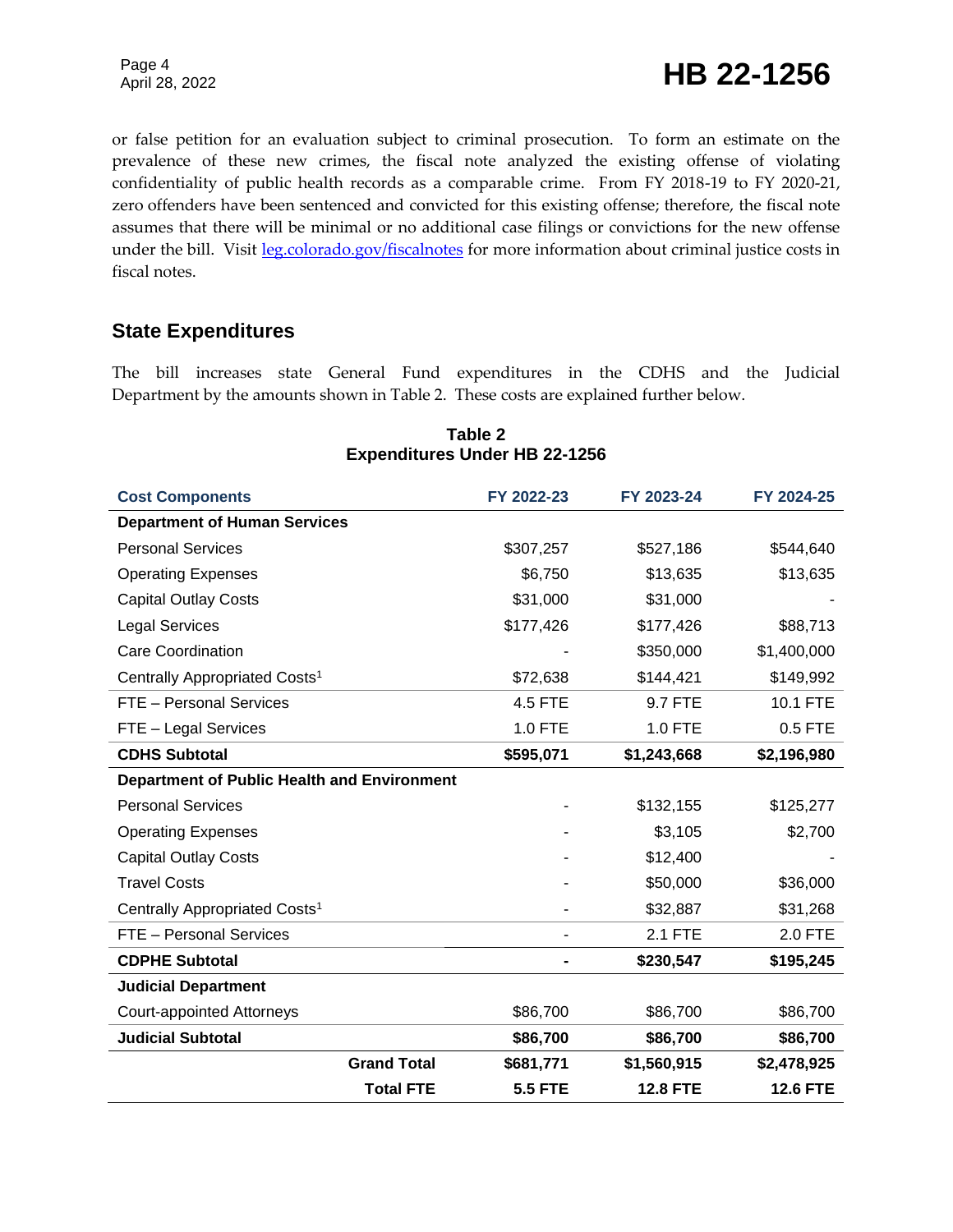## Page 5<br>April 28, 2022 **HB 22-1256**

**Department of Human Services.** The bill requires the BHA to provide oversight and notifications related to involuntary civil commitments, care coordination for individuals and coordination assistance to emergency medical services facilities, technical training on emergency transportation holds, and evaluation and reporting, as detailed below.

- **Program management and coordination.** The BHA requires 1.0 FTE Program Manager responsible for the direct oversight of involuntary civil commitments, including rule development and enforcement, staff management, contract oversight, and determinations of when sufficient treatment was received. The BHA also requires 1.0 FTE Program Coordinator to provide notification upon discharge; track and evaluate certifications for treatment; and review and determine whether to file a petition with the court for long-term certifications.
- **Care coordination for emergency medical services facilities.** Starting in FY 2023-24, the BHA requires 5.1 FTE to respond to notifications from emergency medical services facilities 24/7/365 and support the emergency medical services facility in locating an appropriate placement option on an inpatient or outpatient basis.
- **Technical training.** The BHA requires 2.0 FTE to develop, oversee, and administer profession-specific trainings for peace officers and emergency medical services personnel and provide technical assistance to facilities, programs, and counties regarding emergency transportation holds.
- **Evaluation and reporting.** Starting in FY 2022-23, the BHA requires 1.0 FTE to collect and report program data. Beginning January 1, 2025, this position will also make program improvement recommendations to the legislature.
- **Legal services.** The BHA requires 1800 hours of legal services in FY 2022-23 and FY 2023-24, and 900 hours per year starting in FY 2024-25. Legal services are provided by the Department of Law at a cost of \$98.57 per hour. The Department of Law will use 1.0 FTE in the first two years and 0.5 FTE in third and subsequent years for this work.
- **Care coordination for certified persons.** Beginning in the last three months of FY 2023-24, the BHA requires contracted services estimated at \$200,000 for each of the seven regions to provide care coordination services to certified individuals, or \$1.4 million per year. FY 2023-24 are prorated for three months, assuming contracts will be hired in advance of the section going into effect on July 1, 2024.
- **Medicaid reimbursement.** Some persons served by the BHA will be eligible for Medicaid and services provided under the bill will qualify for Medicaid reimbursement. However, an estimate of the amount of potential Medicaid reimbursements is not available at this time. To the extent Medicaid reimbursement is available, the amount of General Fund required will decrease and be offset by an increase in federal funds. It is assumed that this funding shift will be addressed through the annual budget process.

**Department of Public Health and Environment.** The CDPHE require staff to address its new responsibility address grievances related to facilities, which take effect FY 2023-24. Grievances related to transport, which take effect FY 2022-23, are expected to be minimal.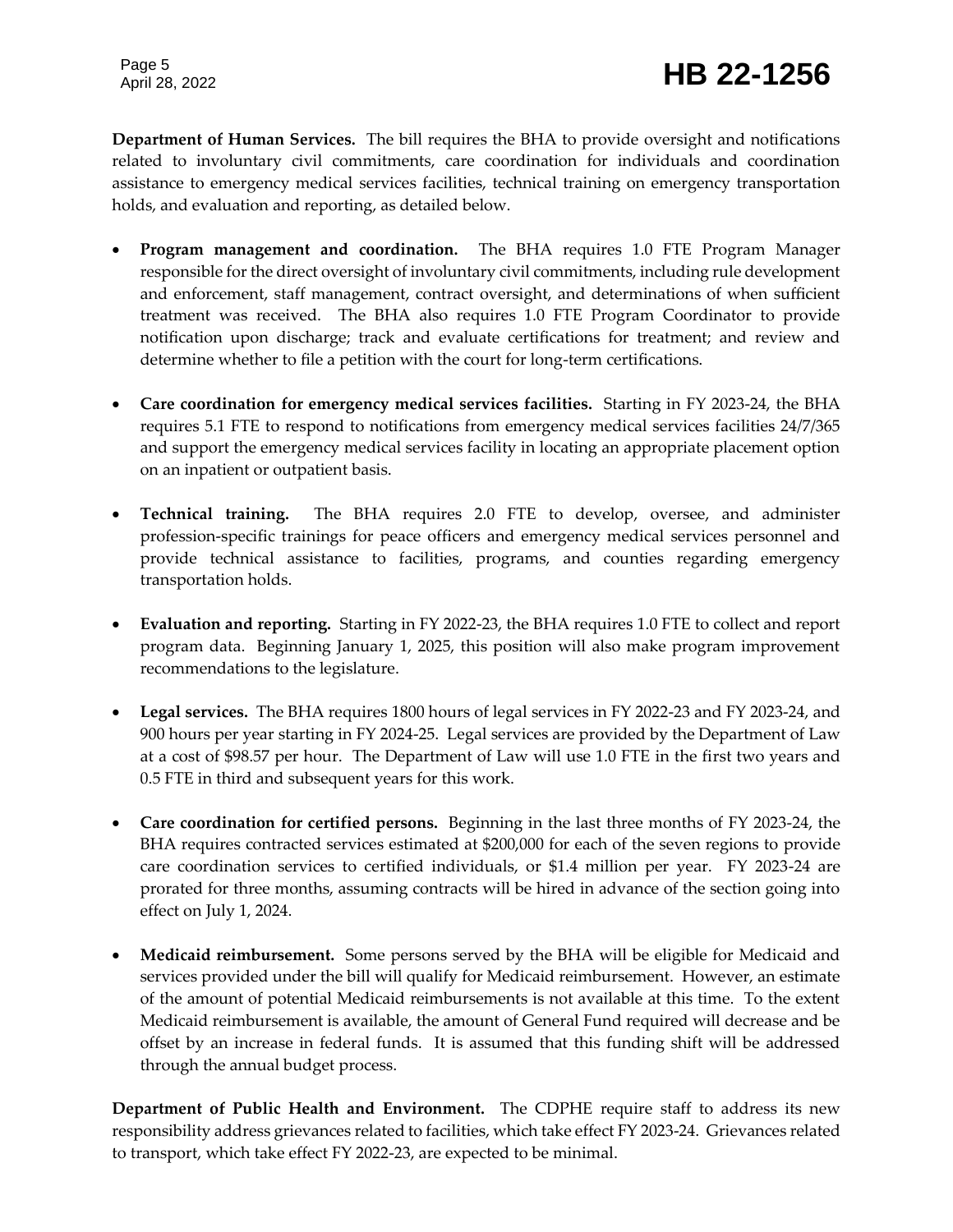## Page 6<br>April 28, 2022 **HB 22-1256**

- **Staff.** Assuming that the CDPHE receives approximately 0.8 percent complaints from each hospital (116) and behavioral health facility (18), based on the average hospital-related complaint rate from the past four years, and that each complaint requires 40 hours to investigate, the department requires 2.3 FTE in FY 2023-24, prorated for the General Fund pay date shift. In FY 2024-25, when the CDPHE no longer has oversight over behavioral health facilities, the FTE is reduced to 2.0 FTE. After FY 2024-25, if CDHPE has received more grievances than anticipated, additional resources will be sought through the annual budget process.
- **Travel.** Travel costs assume half of the complaint investigation surveys will be outside the Denver metro area and that overnight travel will be needed, requiring travel day and full day per diem payments and hotel costs at an assumed three nights per trip.

**Judicial Department.** Costs will increase for the Judicial Department to provide court-appointed representation to respondents in certain cases, estimated at \$86,700 per year. Workload will also increase related to potential new caseloads established in the bill. These impacts are detailed below.

- **Court-appointed counsel.** Costs for court-appointed attorneys are expected to increase due to the bill's absolute right to counsel. Costs are estimated based on the difference between the number of short-term mental health cases filed in FY 2020-21, 6,957 cases, and mental health cases where court-appointed counsel was provided, 6,718 cases, which equates to 221 additional appointments per year at an average rate of \$340 per appointment, or \$75,140 per year. In addition, the bill requires the court to immediately appoint an attorney in cases where an appropriate placement option cannot be located and the person continues to meet the criteria for an emergency mental health hold. Assuming 34 cases receive a second emergency hold, the cost is \$11,560 per year.
- **Respondent rights.** Trial court workload may increase from engaging the respondent proactively in their treatment and affording various respondent rights that may be challenged in court. In FY 2020-21, there were 6,957 short-term and 109 long-term mental health cases filed in the trial courts. Based on the avenues created in the legislation, and assuming additional hearing time is required in 5 percent of cases, this would create the need for 0.1 FTE Magistrate and support staff. This increase can be absorbed by trial courts.
- **Other potential caseload increases.** Additional provisions of the bill may result in caseload increases for the trial courts, including criminal prosecution for any person who files a malicious or false petition for a respondent evaluation or for facilities who violate whistleblower protections. As discussed in the Comparable Crime section, these impacts can be absorbed by the trial courts.

The fiscal note assumes the Judicial Department will use the annual budget process to account for other provisions of the bill or outcomes that differ from these assumptions. The fiscal note also anticipates that the CDHS and the Judicial Department will be in consultation about any guardian ad litem and mental health evaluation costs.

**Centrally appropriated costs.** Pursuant to a Joint Budget Committee policy, certain costs associated with this bill are addressed through the annual budget process and centrally appropriated in the Long Bill or supplemental appropriations bills, rather than in this bill. These costs, which include employee insurance and supplemental employee retirement payments, are shown in Table 2 above.